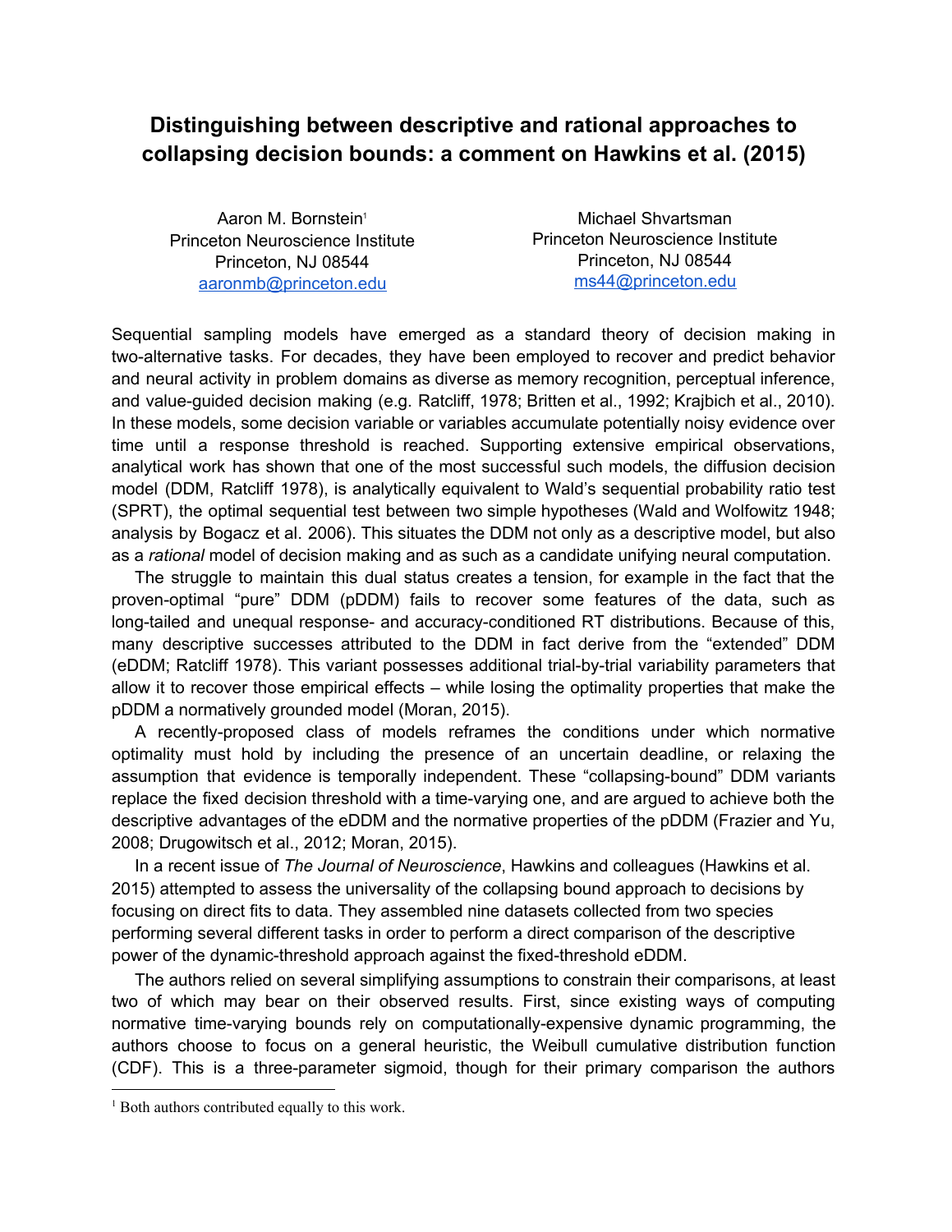allowed only the start and endpoint to vary, while fixing the shape of collapse. This is important because the existing literature differs on the optimal shape, with Frazier and Yu (2008, Fig. 2) reporting concave bounds and Drugowitsch et al. (2012, Fig. 3) convex, under different task constraints. The authors allowed the shape to vary in a secondary analysis, but do not report results from that variant, or any analysis in which shape is the only free parameter.

Second, the authors restrict their comparisons to one fixed-bounds model (the eDDM) and two collapsing-bounds models (Weibull-collapsing-bounds versions of the eDDM and pDDM). The latter comparison is motivated in part by the aforementioned idea that the collapsing bounds and the trial-wise variability in the eDDM's start point and drift rate are providing the same descriptive power targeting long tails and unequal conditional RT distributions. Of interest for rational analysis – one of the strengths of the collapsing bounds DDM – would have been a comparison between the two proven-optimal models (fixed-bound pDDM and dynamic-programming-collapsing-bound pDDM).

To correct for the additional parameters in the collapsed-bound models relative to the others, the authors used the Bayesian Information Criterion (BIC), which adds to the fitted likelihood score a penalty for each additional parameter that is a constant function of the data size. Though standard, BIC is fragile to the parameterization choices of the models under consideration. Because the Weibull CDF is novel in its application to these types of data, the parameters that differ between the compared models had unknown, potentially null, contributions to explanatory power. In these situations it may be more appropriate to apply an adaptive penalty, such as the one provided by the Laplace approximation to the Bayes Factor (MacKay, 2003). It is unclear whether the choice of parameterization and comparison algorithm had meaningful impact on the results provided; any such influence would be in favor of the fixed-bound eDDM.

In the comparison against the collapsing-bound eDDM, the results favor the fixed-bound model, though a noticeable split exists between the human subjects (most of whom are better-fit by fixed bounds) and monkeys (most of whom are better fit by collapsing bounds). In the comparison against the collapsing-bound pDDM, the monkeys were evenly split between the two models, and more humans remained better-fit by the fixed bound model (though not by as large a majority as in the first comparison). Across both comparisons, BIC favors the fixed bounds model overall, though with considerable variability across experiments.

The authors note the apparent divide between model fits to monkey and human behavior. They suggest that the much greater amount of practice in the monkeys could lead to learning to perform the task in a way that is better captured by the collapse models. This is consistent with a simultaneously reported observation by Moran (2015), who notes that setting the relevant decision policy parameters (starting point, drift rate, and bound separation) in these sorts of tasks requires optimization over a large enough space as to likely require extensive learning and feedback. This interpretation could also explain a surprising fit divergence in Hawkins and colleagues' results, between data re-analyzed from an experiment by Palmer et al. (2005) better fit by this collapsing bounds model, and a replication by Hawkins and colleagues (Experiment 1) better fit by fixed bounds: while the Palmer experiment employed extensive pre-training that may have provided the necessary long timescale optimization, Experiment 1 did not.

As alluded to above, the benefits of the collapsed-bound model have been argued only secondarily in its fits to data, and primarily in its ability to provide those fits alongside a normative account of behavior. In sidestepping the latter, the authors lose a potential insight into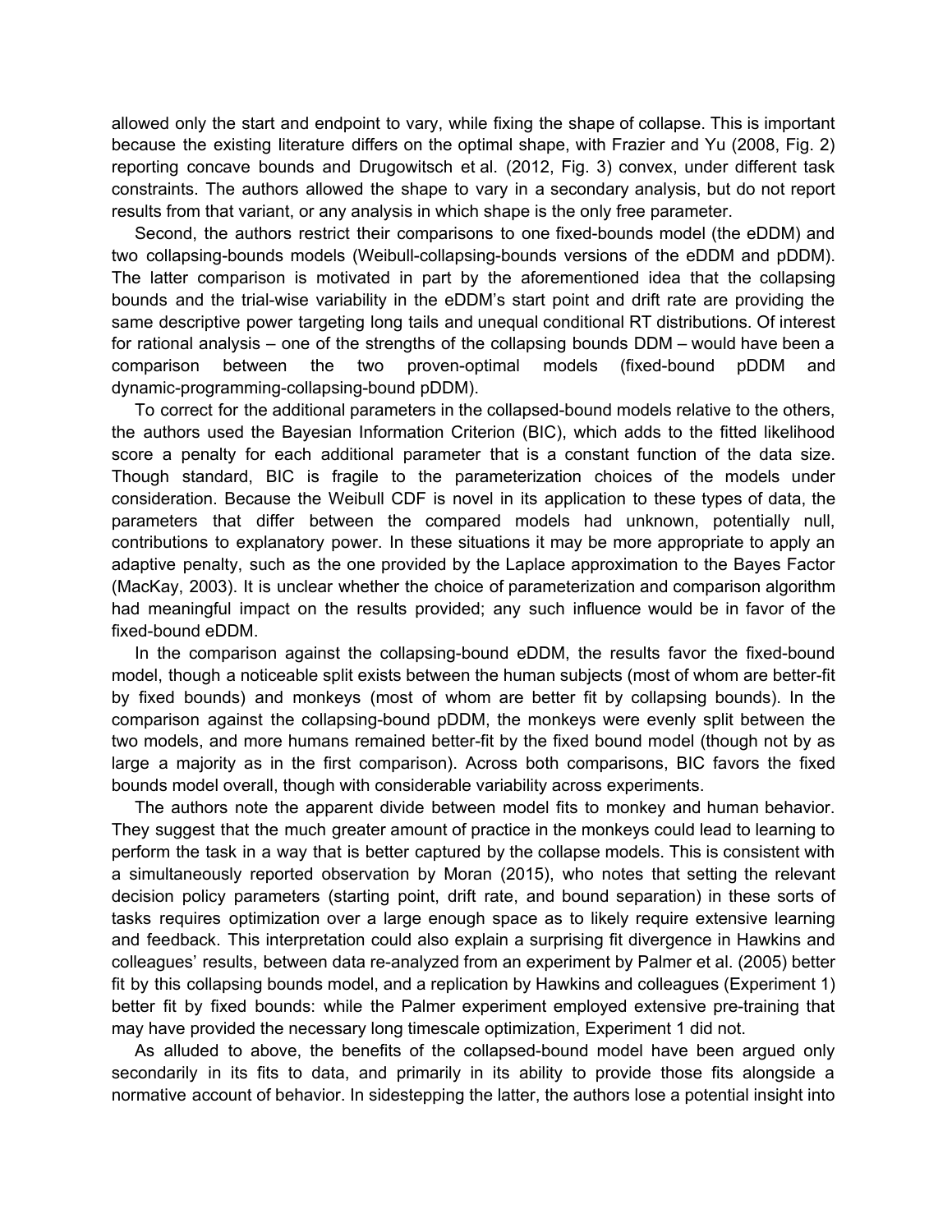selecting an arena for the former. It remains to be seen what would result from a meta-analysis of tasks and conditions under which collapsing bounds have been proven optimal: those with asymmetric priors, heterogeneous and unsignaled difficulty levels, uncertain deadlines, or other variability in trial timing and evidence. It is in those settings where one would expect dynamic bounds to be most distinguishable from the fixed-bound model, under the assertion of rationality.

Future work is also needed to synthesize the disparate conditions under which collapsing bounds are analytically motivated or empirically observed. We see one such synthesis as the class of models where the assumption of i.i.d. evidence samples is broken and therefore the DDM will not inherit the SPRT's optimality. Another approach is to accept collapsing bounds as rational mechanism in the idealized case, but explore representational limitations or costs of performance optimization under which collapsing decision bounds rationally reduce to the fixed case.

With respect to descriptive work agnostic of the rationality question, subsequent demonstrations that the fixed-bound model obtains in direct model comparisons would raise the question of how we should interpret the full empirical picture: should we conclude that previous empirical arguments for time-varying bounds have overfit the data, and the eDDM remains the best consensus model on the strength of this meta-analysis? Should we keep preferring the dynamic-bounds model because the present work did not investigate the best places for it to apply and because it reduces to the fixed-bound model as a special case? Or should we assume that both mechanisms apply in different situations and tasks? Mechanistic parsimony might suggest the first or second option, but the question is an empirical one - different neural circuits could conceivably implement different variations of the same computations and strategically deploy them under different task demands. Recent work has shown that multiple brain regions reflect – if not necessarily always participate in – the evidence accumulation process driving perceptual decisions (Ding and Gold, 2012; Hanks et al., 2015). These structures may operate as discrete elements of a parallel circuit, learning and implementing decision policies with different computational properties. The influence of these policies on behavior may range from negligible to dominant, depending on task.

In sum, Hawkins and colleagues have placed one signpost towards the next-generation consensus theory of the temporal dynamics of decision making, and in doing so highlighted the different contributions that can be made by research groups who differently value explanatory versus descriptive modeling. Further efforts in both directions will be essential in capturing what is optimal about behavior, and suboptimal about our models.

## **Acknowledgements**

We thank Jonathan Cohen, Philip Holmes, members of the Neuroscience of Cognitive Control lab and the P6 working group for many helpful conversations. This publication was made possible through the support of a grant from the John Templeton Foundation, Grant ID #36751. The opinions expressed in this publication are those of the authors and do not necessarily reflect the views of the John Templeton Foundation.